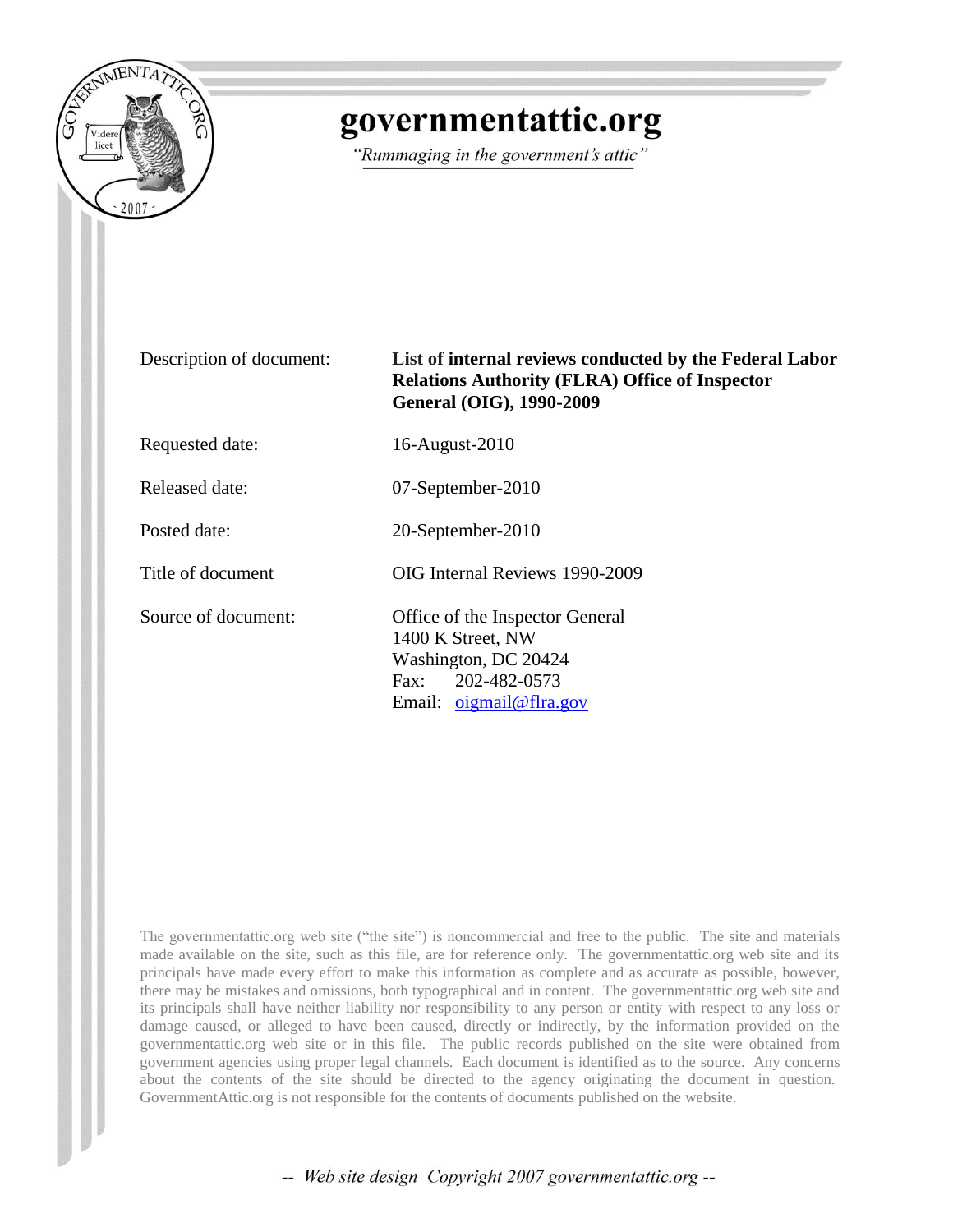

UNITED STATES OF AMERICA **FEDERAL LABOR RELATIONS AUTHORITY OFFICE OF THE INSPECTOR GENERAL**  WASHINGTON, D.C. 20424-0001

September 7, 2010

This letter is in response to your August 16, 2010 Freedom of Information Act (FOIA) request received on August 18, 2010, for a listing of all internal reviews conducted by the FLRA Office of Inspector General (OIG) and a digital/electronic copy of each internal review completed in calendar year (CY) 2009.

Attached is a listing of all internal reviews performed by the OIG since 1990. In CY 2009, 8 internal reviews were performed and as of today, no internal reviews were performed in CY 2010. Electronic copies of these documents are being provided in their entirety via email. Please send me a notification to confirm receipt.

As is evident from the attached copy of the Federal Labor Relations Authority Inspector General's Internal Review of FLRA's Checkout Process, I have redacted certain information as protected from public release under Exemption 6 of the FOIA. The redacted information pertains to the ages, retirement eligibility, and retirement plan type of individual FLRA employees.

Exemption 6 protects from disclosure "personnel and medical files and similar files the disclosure of which would constitute a clearly unwarranted invasion of personal privacy." 5 U.S.C. § 552(b)(6). Information that applies to a particular individual meets the threshold requirement for Exemption 6 protection. See Dep't of State v. Washington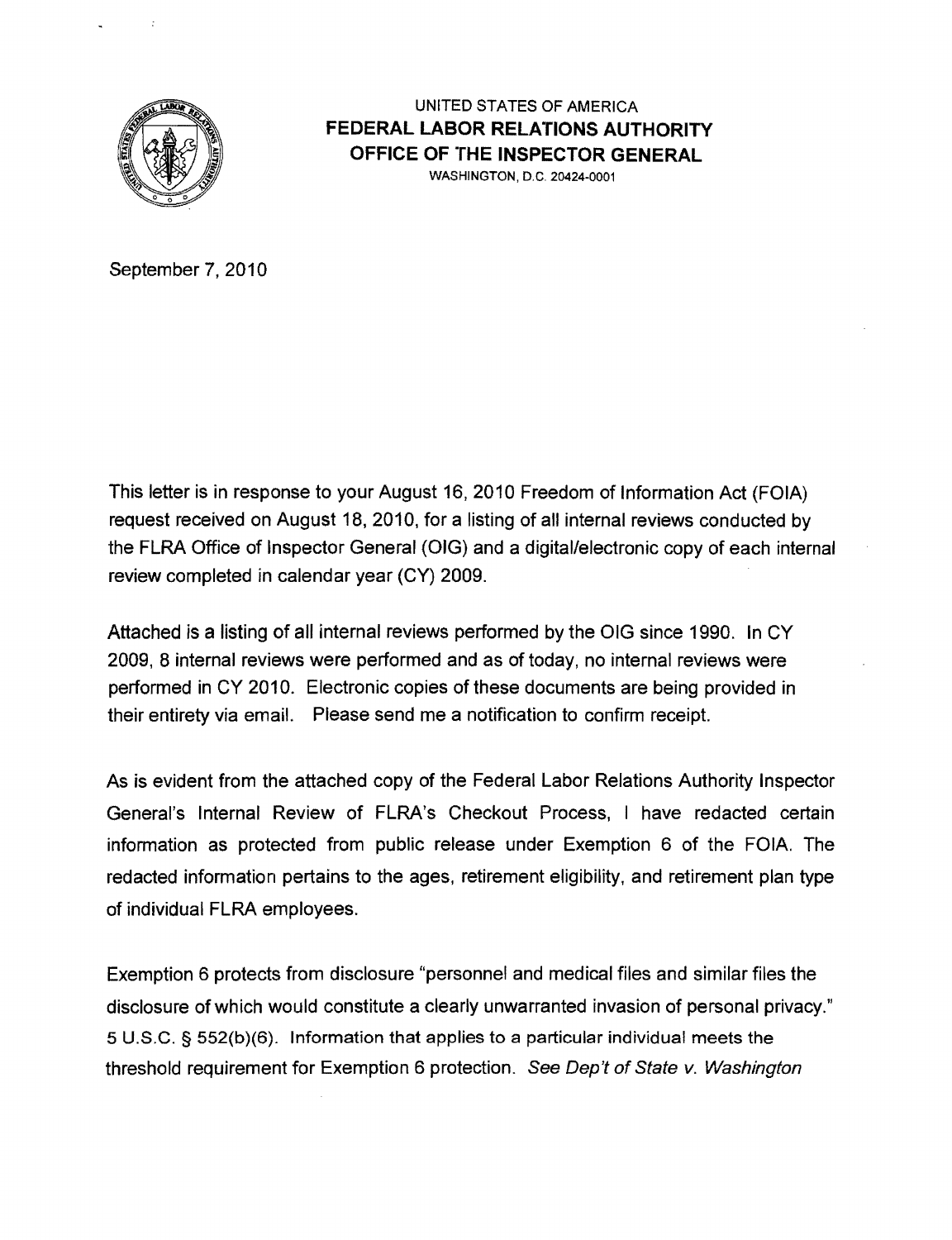Post Co., 456 U.S. 595, 602 (1982). Furthermore, the exemption requires a balancing of the individual's right of privacy against the preservation of a basic purpose of the FOIA, "to open agency action to the light of public scrutiny." Dep't of the Air Force v. Rose, 425 U.S. 352, 372 (1976).

I have determined that disclosure of the redacted information would invade the personal privacy of FLRA employees without revealing information about the FLRA's performance of its statutory duties. Thus, I am withholding this information under Exemption 6.

If you have any questions. please contact me at (202)218-7755.

Sincerely,

Dana Rooney-Fishe Federal Labor Relations Authority Inspector General·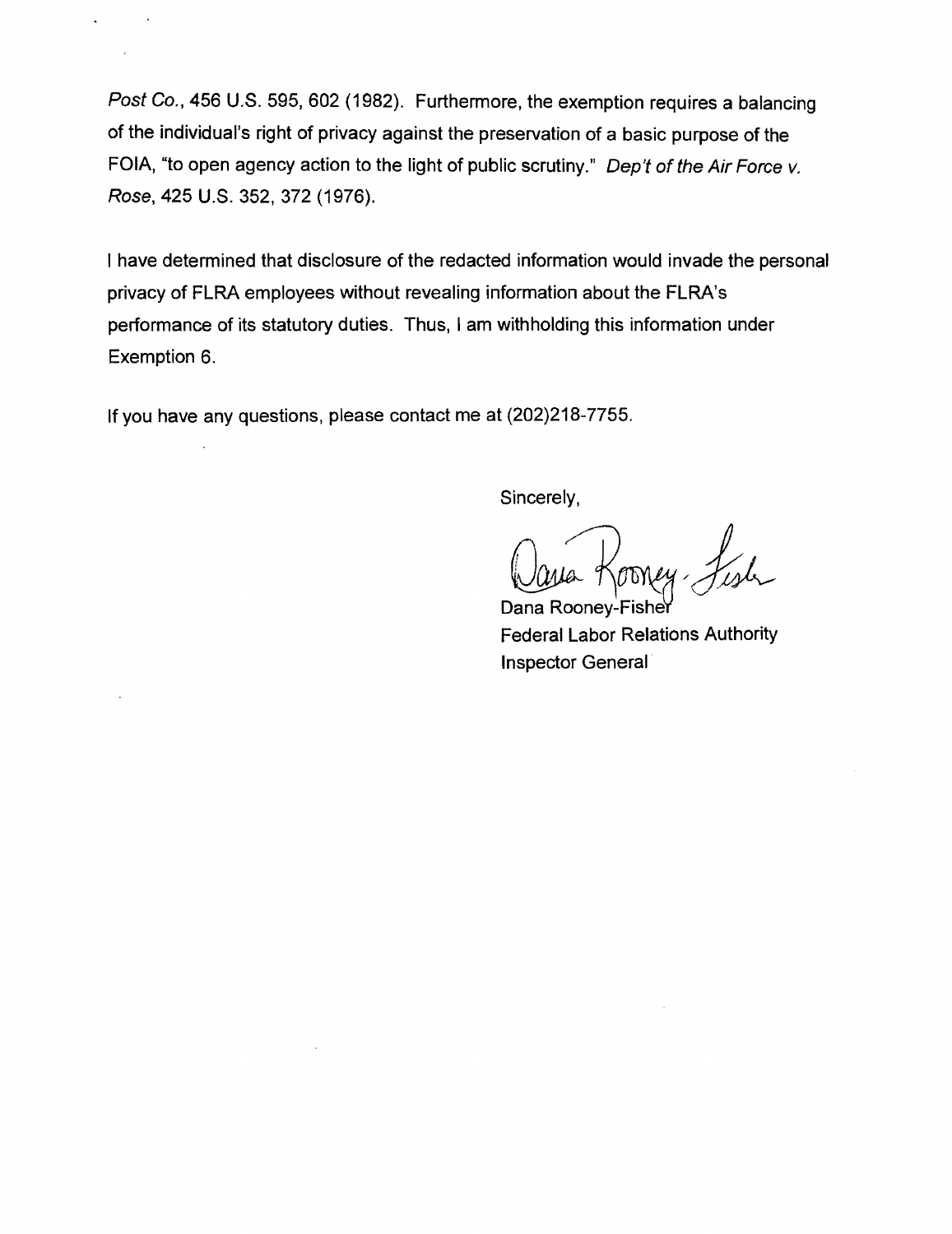# OIG Internal Reviews 1990-2009

#### 1990-1991

FLRA 's Imprest Fund Usage for FY 1989 and FY 1990 through March 31,1990 No. 90-01

FLRA's Nonexpendable Personal Property Management Program No. 90-02

Review of Consultant Services

## 1992·1993

Review of the Authority's ADP Procurement Plans, Report No. 92-01

Review of the Federal Managers' Financial Integrity Act Implementation, Report No. 94- 03

Policy and Administrative Issues Requiring Immediate Action

FLRA Employee Use of State Tax Exemption Forms While in Travel Status

#### 1995-1996:

Review of the Unfair Labor Practice Hearing and Decision Process

Review of the FLRA American Express Travel Card Program

Evaluation of Settlement Judge Pilot Project

#### 1997-1998:

Review of Federal and Agency Proposed Guidance

Management Review of the Federal Services Impasses Panel

#### 1998-1999:

Case Control Office Process

Federal Protective Service FLRA Headquarters Facility Security Review

Office of Personnel Management Review of FLRA Human Resource Program

FLRA Compliance with the Government Performance and Results Act (GPRA)

Internal Review FSIP ROI 98-02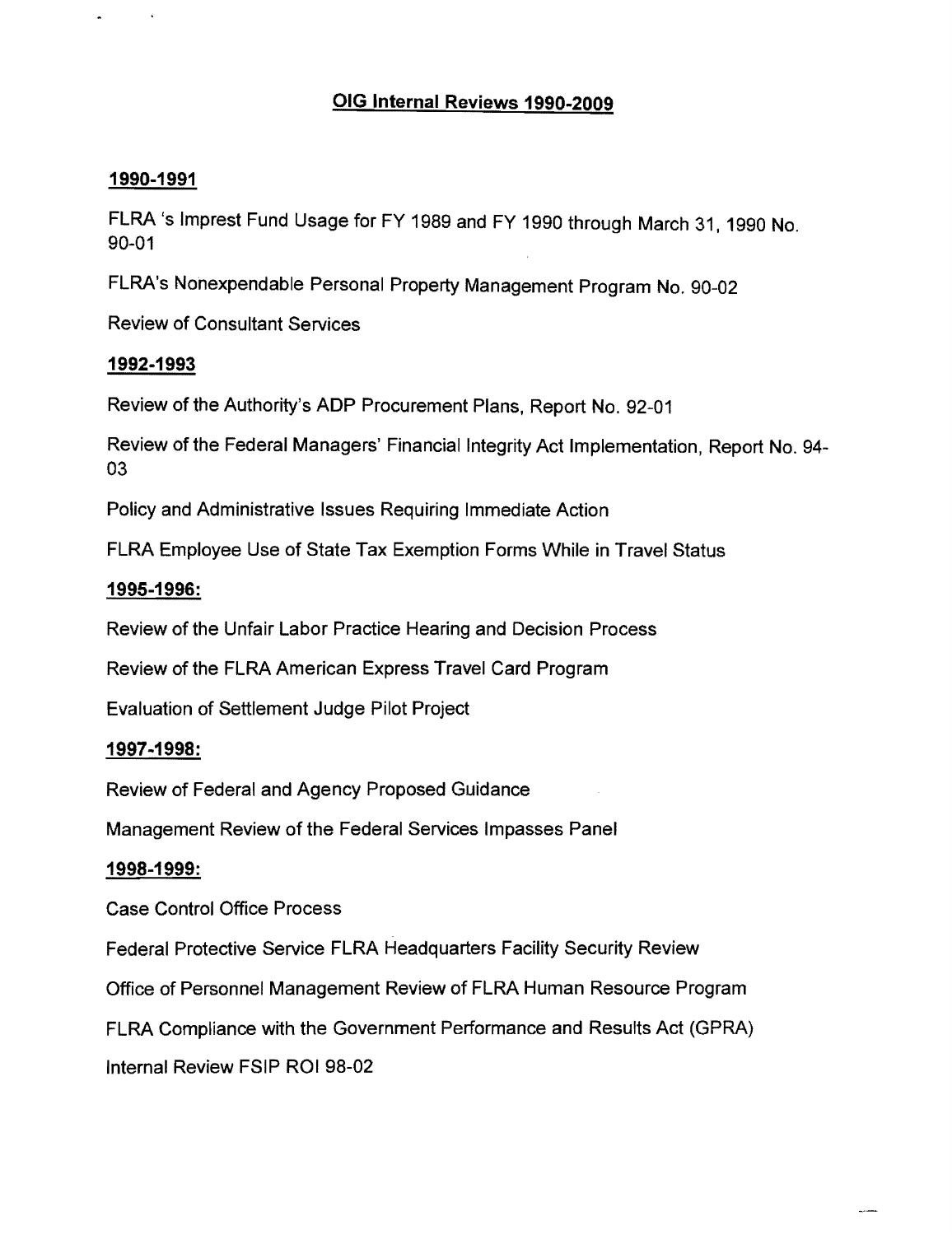## **1999 - 2000:**

 $\blacksquare$ 

Internal Review of Human Capital Investment

Internal Review of FLRA External Affairs

Review and Update of FLRA Regulations, Memoranda of Agreement and Authority **Delegations** 

Y2K Implementation Review of FLRA

#### **2000 -2001:**

Internal Review of the FLRA Office of General Counsel's Unfair Labor Practice Charge Investigation Process

Review of the FLRA's FY 99 Annual Performance Plan Submission

## **2001-2002:**

Internal Review of the FLRA Travel Program

Evaluation of FLRA's Compliance with the Government Information Security Reform Act

Evaluation of FLRA's Debt Collection Status

Use of Government Credit Cards for Travel

Assessment of FLRA's Use of Social Security Numbers

Review of FLRA's 2001 Government Information Security Reform Act Submission

Work Analysis of FLRA's Management Positions

Evaluation of FLRA's Compliance with the President's Management Agenda

FAIR Act Compliance

#### **2002-2003:**

Follow Up on FLRA's Human Capital Progress

Internal Review of the Authority Case Processing

Internal Review of FLRA's Compliance with Occupational Safety and Health Programs

#### **2003-2004:**

Internal Review of FLRA's Use of Government Vehicles